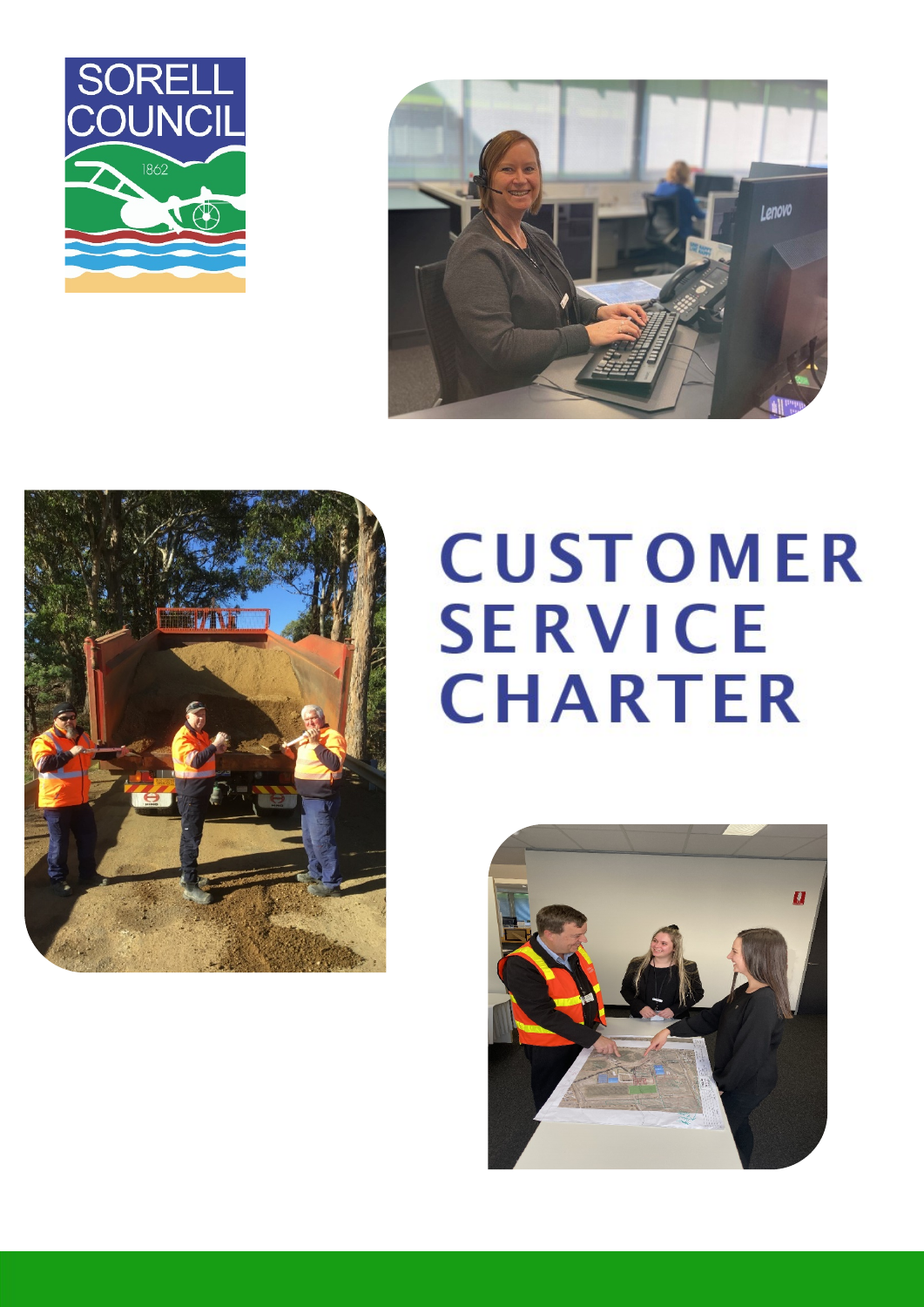# **Customer Service - Our Commitment to You**

At Sorell Council, we are committed to working in partnership with our community to consistently deliver programs and services that are within our capacity and resources, with a focus on exceptional customer service.

Our staff are committed to ensuring that our organisation's values of integrity, unity, respect and innovation are reflected in their actions, whether dealing directly with our customers, or working together to deliver programs and services to our community.

# **When dealing with Council you can expect us to:**

- Greet you with a smile.
- **EXEDENT** Communicate clearly and listen carefully.
- Make things as simple as possible for you.
- Provide accurate, prompt, friendly, courteous and professional customer service.
- Give you choices about how and when you contact us.
- Actively seek your feedback on our service to ensure they meet your needs.
- **Provide an after-hours service response for emergency incidents.**
- $\blacksquare$ Acknowledge all written correspondence and promptly provide a response.
- $\blacksquare$ Provide first point resolution wherever possible.
- $\blacksquare$ We will protect your privacy and personal information.

# **You can help us by:**

- Treating our staff with mutual respect.
- Showing respect and courtesy to other customers and Council staff.
- Being complete and accurate in your dealings with us.
- Working with us to resolve issues, as the use of aggressive and abusive language and behaviour will not be tolerated.
- **Making an appointment by phone if you have a complex issue.**
- **Providing your name and contact details.**

# **Personal Information**

Respecting our customers' privacy is important to us and all personal and confidential information is handled in accordance with the *Personal Information Protection Act 2004*. Confidential information will only be accessed for authorised work-related tasks.

# **Providing us with feedback**

We encourage you to contact us directly regarding your service experiences. You can contact us in person, by email or via phone:

| Email                                                       | sorell.council@sorell.tas.gov.au |  |
|-------------------------------------------------------------|----------------------------------|--|
| Website                                                     | www.sorell.tas.gov.au            |  |
| Mail                                                        | PO Box 126, SORELL TAS 7172      |  |
| In person                                                   | 47 Cole Street, Sorell           |  |
| Phone                                                       | $(03)$ 6269 0000                 |  |
| (Weekdays from 8.15am to 4.45pm, excluding public holidays) |                                  |  |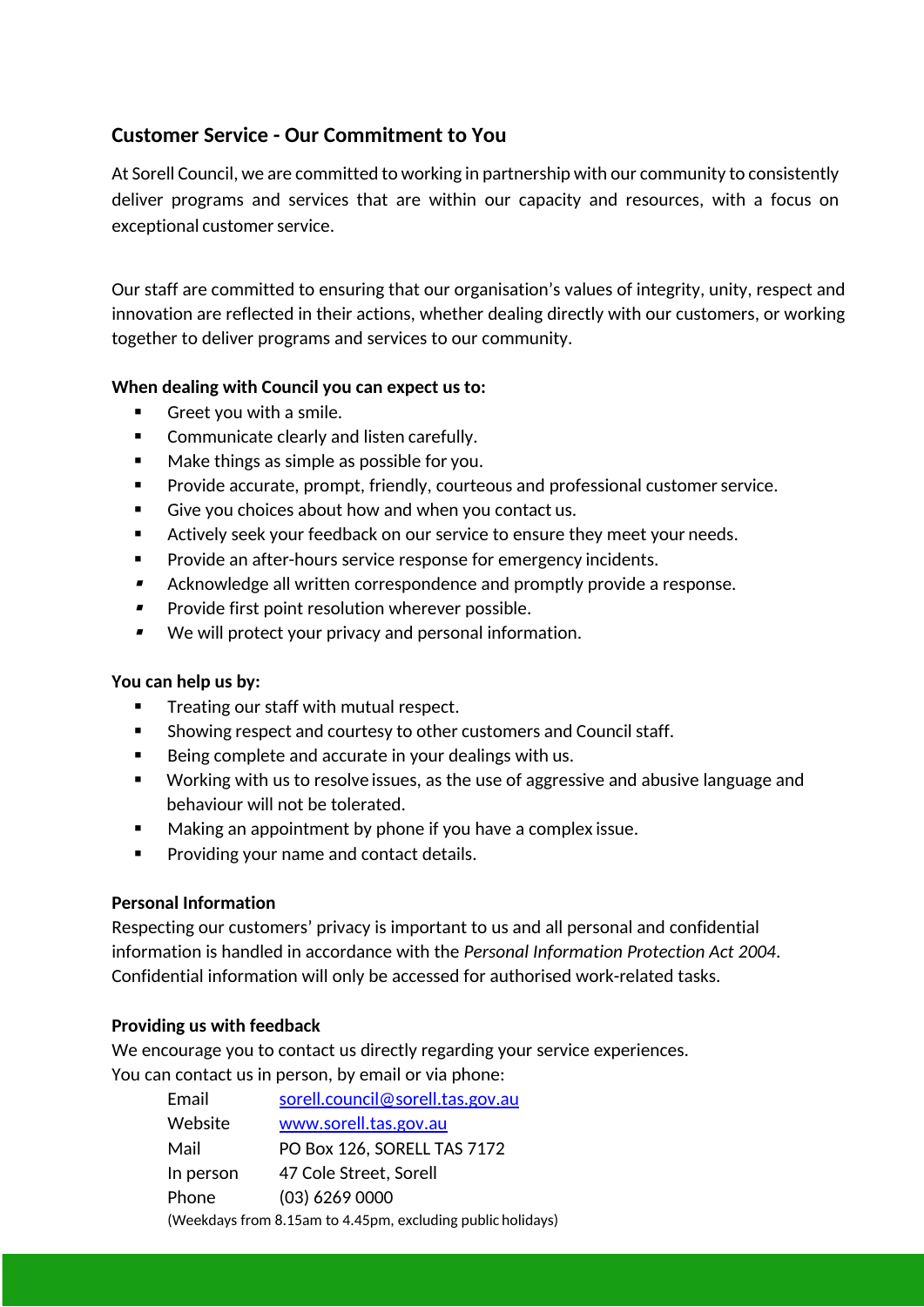# **We will:**

| Answer your telephone call                                         | Within 15 seconds                            |
|--------------------------------------------------------------------|----------------------------------------------|
| Return your call                                                   | Within 24 hours                              |
| Reply to your correspondence                                       | Within 10 working days                       |
| Acknowledge your correspondence if a detailed reply is<br>required | Within 10 working day                        |
| Respond to social media posts (Facebook and Instagram)             | Within 48 hours                              |
| Respond to complaints (dissatisfaction of service)                 | Within 10 days                               |
| Provide an afterhours service for emergencies                      | At all times the Council Office<br>is closed |
| Leave a business card with contact details if you are not home     | On every occasion                            |
| <b>Building</b>                                                    |                                              |
| Process Notifiable building work                                   | Within 2 days                                |
| Process a Building Permit*                                         | Within 7 days                                |
| Issue Building Completion Certificates*                            | Within 5 days                                |
| <b>Emergency Orders</b>                                            | Within 2 days                                |
| <b>Dogs</b>                                                        |                                              |
| Respond to urgent incidents                                        | Within 24 hours                              |
| Respond to routine incidents                                       | Within 2 working days                        |
| Drainage / Stormwater                                              |                                              |
| Respond to drainage emergencies                                    | Within 24 hours                              |
| Respond to seepage and drainage issues                             | Within 10 working days                       |
| <b>Environmental Health</b>                                        |                                              |
| Respond to food complaints                                         | Within 48 hours                              |
| Respond to urgent environmental nuisances                          | Within 24 hours                              |
| Inspect registered food premises                                   | As per statutory requirement                 |
| <b>Conduct school immunisations</b>                                | As per recommended schedule                  |
| <b>Finance / Rates</b>                                             |                                              |
| Payment of accounts                                                | Within 30 days after receipt of<br>invoice   |
| Respond to rates enquires                                          | Within 10 working days                       |
| <b>Fire Hazards</b>                                                |                                              |
| Conduct fire abatement inspections                                 | November to January (annually)               |
| Respond to fire hazard enquiries                                   | Within 5 working days                        |

These response times reflect working days and are exclusive of weekends and public holidays.

\*Denotes statutory timeframes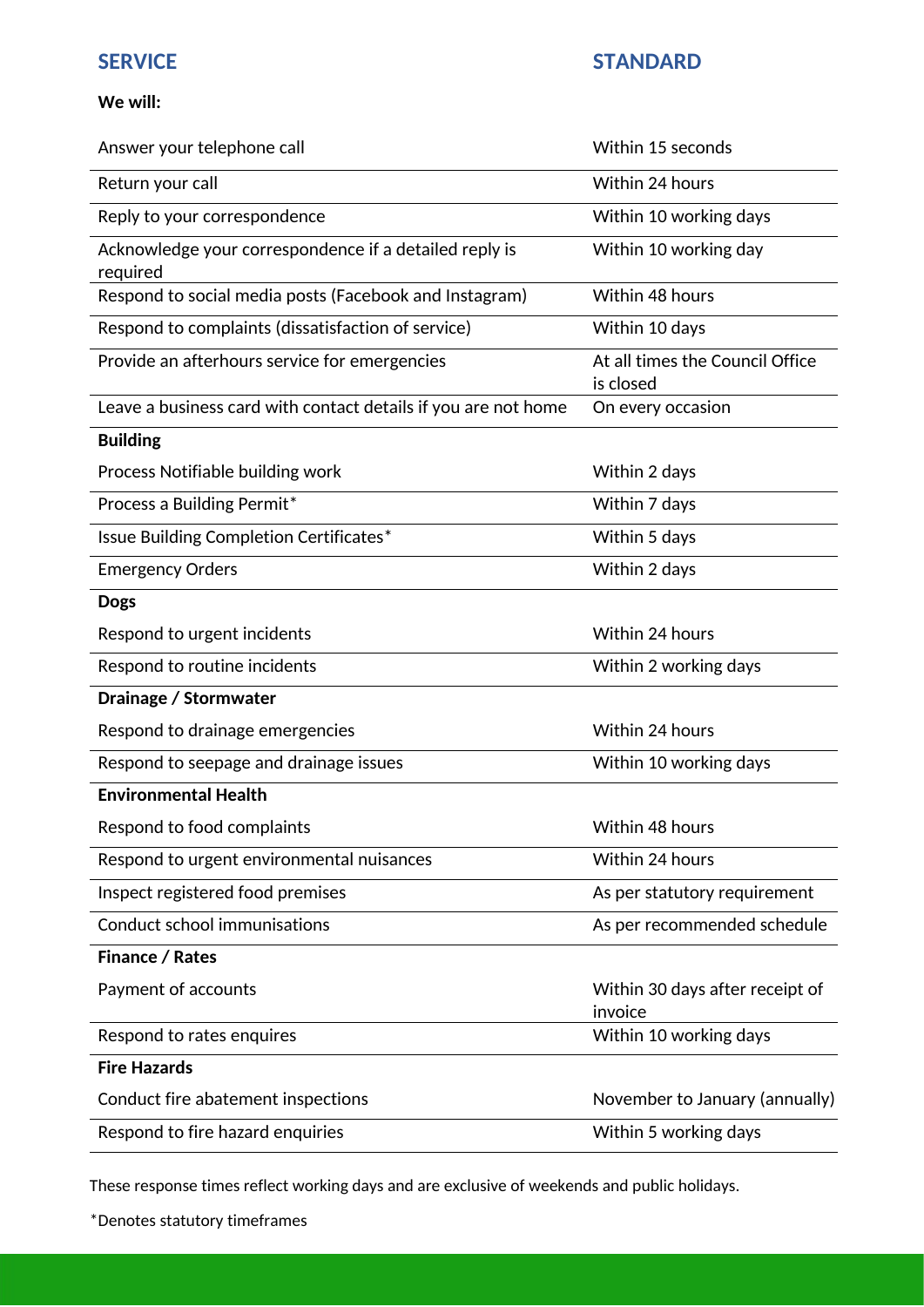# **SERVICE STANDARD**

| <b>Governance</b>                                     |                         |
|-------------------------------------------------------|-------------------------|
| Review Council's Strategic Plan                       | Every four years        |
| <b>Conduct AGM</b>                                    | <b>Each December</b>    |
| <b>Publish Annual Report</b>                          | Each November           |
| <b>Publish Sorell Times Ad</b>                        | Monthly                 |
| <b>Publish Council Meeting Agenda</b>                 | 4 days prior to meeting |
| <b>Publish Council Meeting Minutes</b>                | 4 days after meeting    |
| Publish DASC Meeting Agenda                           | 4 days prior to meeting |
| <b>Publish DASC Meeting minutes</b>                   | 4 days after meeting    |
| <b>Human Resources</b>                                |                         |
| Acknowledge receipt of job applications               | Within 2 working days   |
| Respond to outcomes following interviews              | Within 2 weeks          |
| <b>Planning / Subdivisions</b>                        |                         |
| No Permit Required Assessment                         | Within 14 days          |
| Permitted Application*                                | Within 28 days          |
| Discretionary Application*                            | Within 42 days          |
| <b>Plumbing</b>                                       |                         |
| Process Certificate of Likely Compliance*             | Within 14 day           |
| Process Plumbing Permit*                              | Within 14 days          |
| Issue Plumbing Completion Certificates*               | Within 5 days           |
| <b>Emergency Orders</b>                               | Within 2 days           |
| <b>Roads</b>                                          |                         |
| Respond to pothole, edge breaks and cracking requests | Within 10 working days  |
| Grade major unsealed roads                            | 3-4 times per year      |
| Road sweeping of Council owned roads (kerb & gutter)  | Each quarter            |
| <b>Waste Management</b>                               |                         |
| Garbage collection                                    | Weekly                  |
| Recycling collection                                  | Fortnightly             |
| Green waste collection                                | Monthly                 |
| Hard waste collection                                 | Every 3 months          |

These response times reflect working days and are exclusive of weekends and public holidays.

\*Denotes statutory timeframes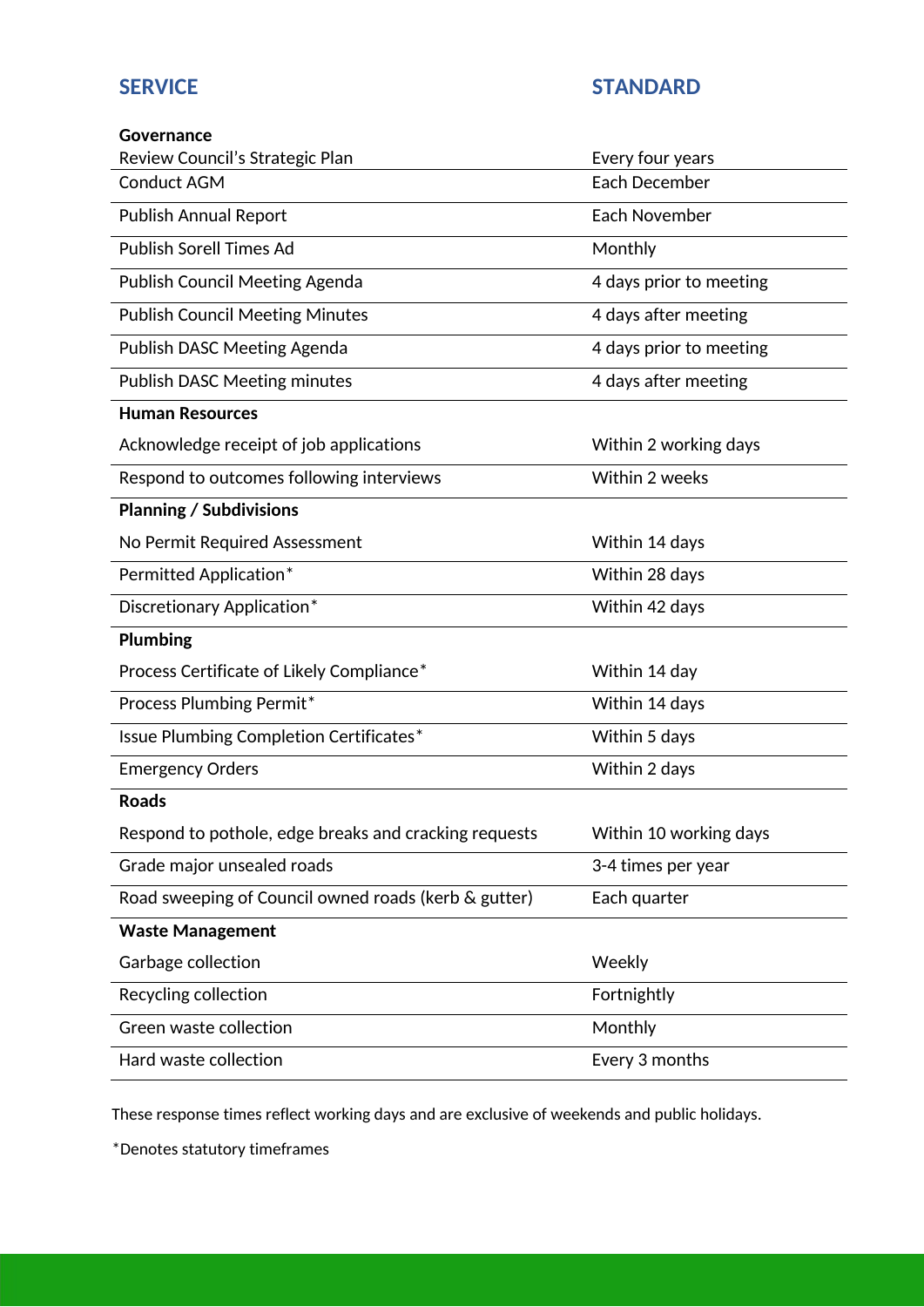# **Complaints**

If you are not satisfied with our service, or we have made a mistake, please forward your complaint to us directly so that wecanlookinto thematter. A complaint can be made in writing or by email, addressed to the relevant Departmental Manager. Each Department Manageris responsible for dealing with complaints relevant to their area.

Please ensure the following details are included:

- Your full name, address, telephone number and email address. Consideration to anonymous complaints may be given where there is a potential risk to persons or property;
- Date, times and location of events;
- To Whom you have spoken to within Council;
- Copies of letters or documents relevant to the complaint;
- State what you hope to achieve as an outcome to the complaint; and
- Sufficient details for the complaint to be actioned.
- Council will acknowledge receipt of all complaints within 10 working days, with the aim of reaching a resolution to the complaint and advising you of the outcome within twenty one (21) working days of it being received.
- $\blacksquare$  If a complaint is not able to be resolved within the 21 days, as more detailed investigation is required, we will keep you informed on its progress.

# **Once a complaint is received**

In considering a complaint, the relevant Manager or General Manager will:

- Treat it in confidence within the requirements of the *Personal Protection Act 2004.*
- Not discriminate against anyone for any reason.
- Examine the information provided and follow up points which require clarification.
- **Look at Council Policies and relevant Legislation that might have a bearing on the** complaint.
- **Consider whether or not Council is at fault.**
- Consider any necessary action to be taken to correct any fault identified.
- Where appropriate, consider a review of Council's procedures to avoid similar complaints in the future.

# **If you are not satisfied with the outcome**

If you are still not satisfied with the outcome, you can ask for a review of your complaint by the General Manager who will investigate the matter and contact you to inform you of their findings.